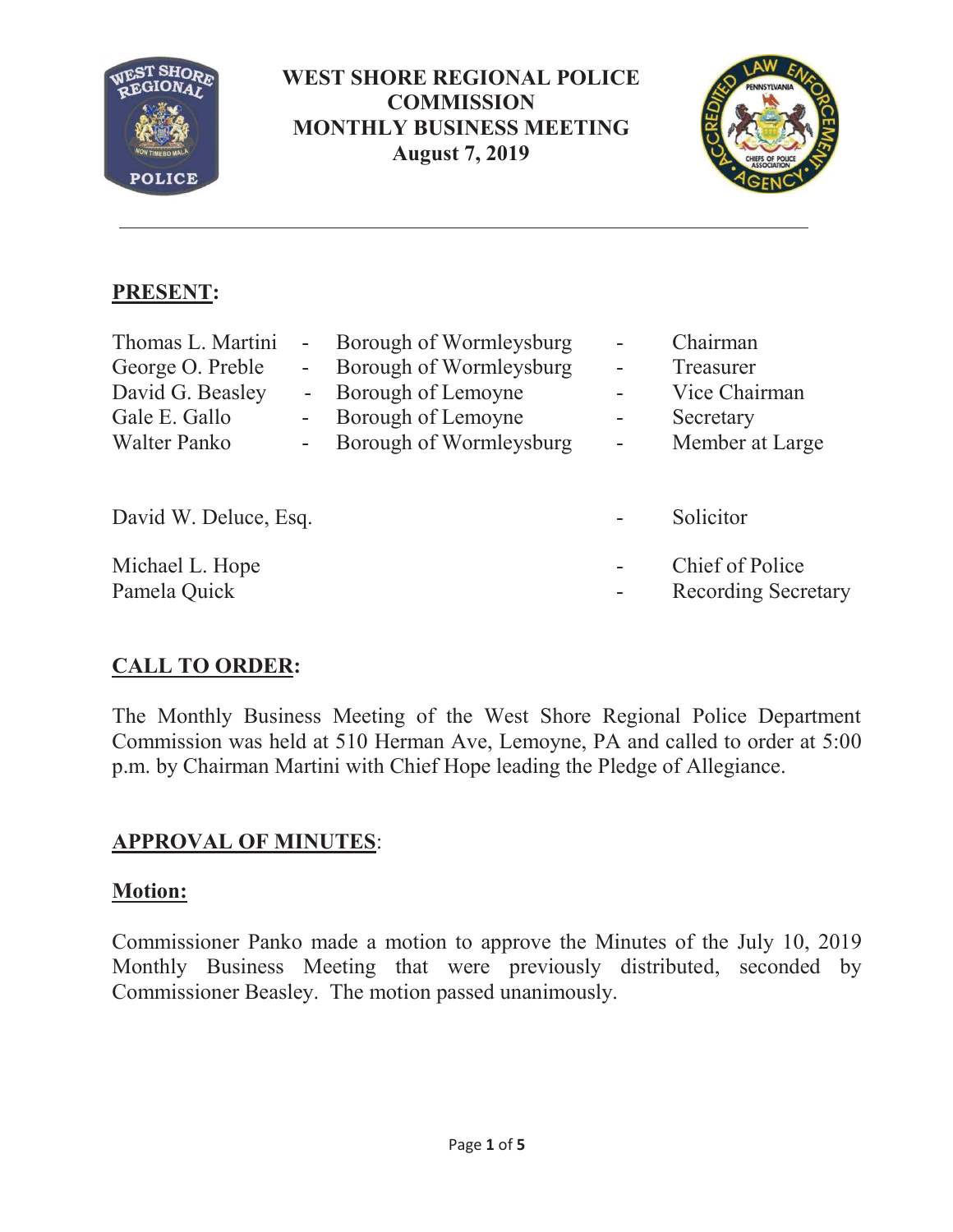## **CHAIRMAN'S ANNOUNCEMENTS**:

Chairman Martini thanked the Department for a great National Night Out Event.

He also stated that there would be an Executive Session to discuss personnel and legal issues.

#### **CITIZENS/VISITORS:**

Lieutenant Friel, Officer Conroy, Officer Stambaugh and Officer Mauchamer were present as was Lemoyne resident Bob Huggler.

### **TREASURER'S REPORT:**

Commissioner Preble reported balances of \$683,474.75 in the checking account, \$7,532.89 in the donation checking account and \$18,897.29 in the K9 donation account as of July 31, 2019. Commissioner Preble also reported a balance of \$284,325.80 in the Centric Capital Reserve Fund as of July 31, 2019

#### **Motion:**

Commissioner Preble made a motion to approve the July 2019 Treasurer's Report and to submit it for audit, seconded by Commissioner Gallo. The motion passed unanimously.

## **APPROVAL OF BILLS:**

| Description                  | Fund                            | Amount      |
|------------------------------|---------------------------------|-------------|
| 22204-22224<br>Draft Numbers | General Fund (Accounts Payable) | \$85,609.19 |
| 12 Payroll Transactions      | General Fund (7/12/2019)        | \$39,004.60 |
| 12 Payroll Transactions      | General Fund (7/26/2019)        | \$37,112.99 |
| 9 EFT Transactions           | General Fund (Accounts Payable) | \$5,406.97  |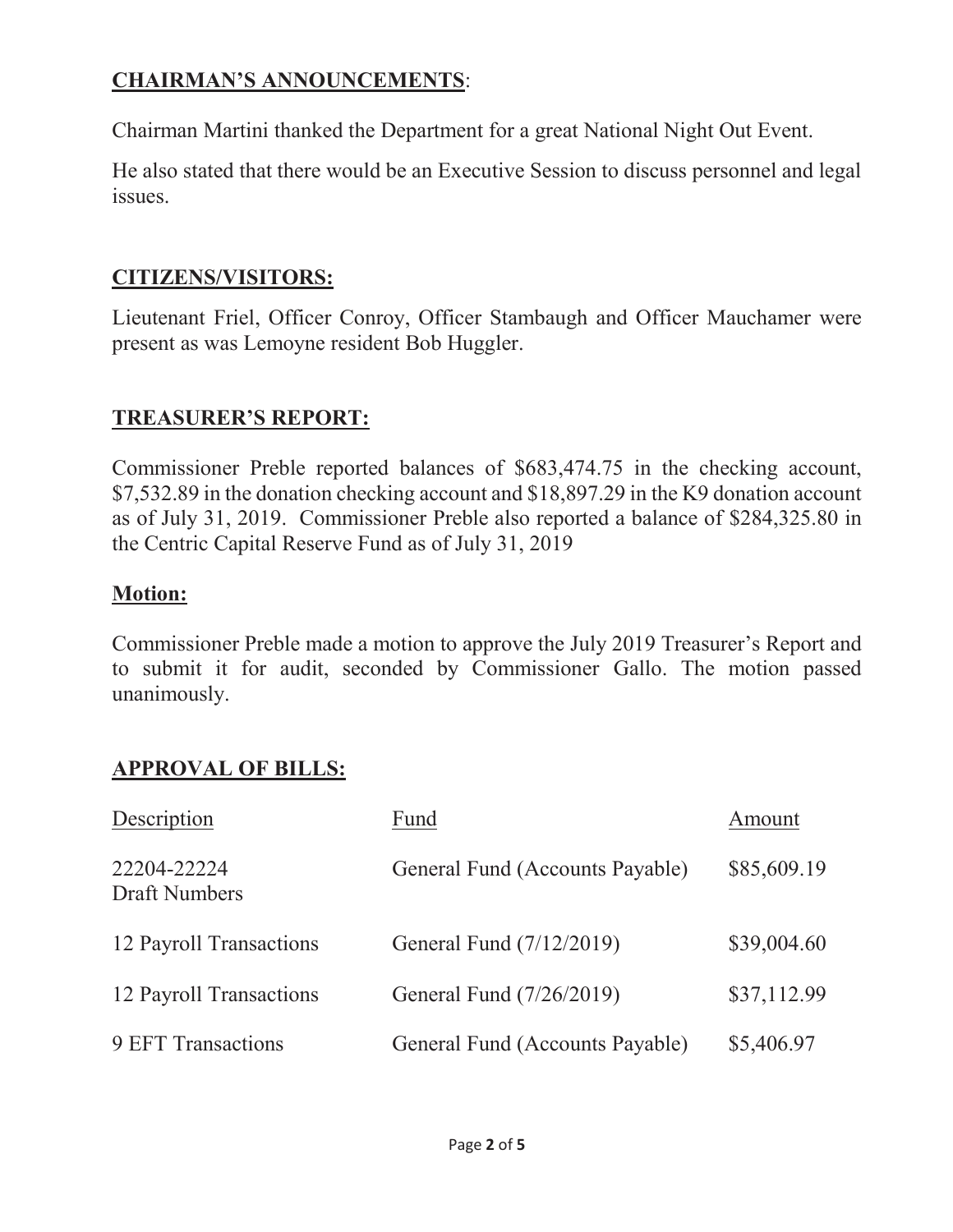| 3 Transactions | <b>PLGIT Credit Card</b> | \$76.13  |
|----------------|--------------------------|----------|
| 3 Transactions | <b>MERP</b>              | \$490.00 |

#### **Motion:**

Commissioner Preble made a motion to approve the July 2019 Bills and Payroll Transactions totaling \$167,699.88 seconded by Commissioner Panko. The motion passed unanimously.

### **ITEMS TO DISCUSS:**

No new items to discuss

### **CHIEF HOPE'S REPORT:**

Chief Hope submitted the following reports to the Commission:

July 2019 Calls for Service

July 2019 Traffic, Criminal, and Ordinance Arrests

July 2019 Statement of Revenues and Expenditures Compared to Budget Report

Chief Hope presented the Financial Statements for the year ended December 31, 2018 and the Independent Auditor's Report which showed no findings.

Officer Conroy reported for July that he and K9 Max had three K9 assist calls outside of the jurisdiction and three K9 assist call inside the jurisdiction. All calls were for drug searches. Officer Conroy and K9 Max also did two foot patrols and had four PR events.

### **OLD BUSINESS:**

Chief Hope reported that the license plate reader only arrived on August  $6<sup>th</sup>$  and the Department has 30 days to test the unit. Commissioner Beasley asked the Solicitor about the July meeting motion regarding the testing and payment of the unit. Mr. DeLuce advised that a new motion would be needed regarding payment.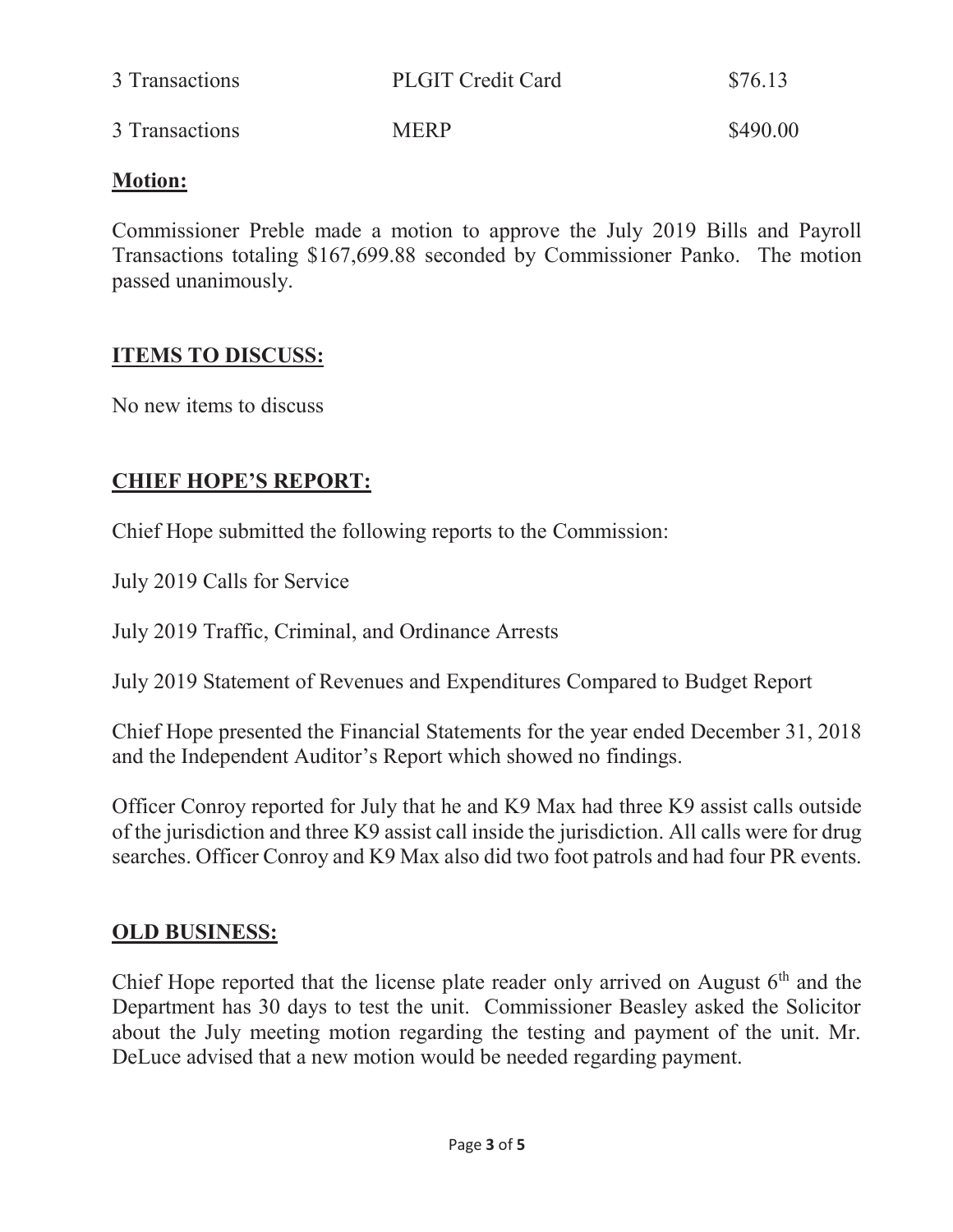### **Motion:**

Commissioner Beasley made a motion to authorize Chief Hope to accept or reject the purchase of the license plate reader and to make appropriate payment, if needed, seconded by Commissioner Preble. The motion passed unanimously.

#### **NEW BUSINESS:**

Chief Hope presented to the Commission the 2020 Minimum Municipal Obligations (MMO) for both the Uniform and Non-Uniform Pension plans. The amount for the Uniformed Pension plan is \$314,560.00 and the amount for the Non-Uniformed Pension plan is \$4,705.00

#### **Motion:**

Commissioner Panko made a motion to approve the 2020 MMO amounts for the Uniform and Non-Uniform Pension plans, seconded by Commissioner Preble. The motion passed unanimously.

#### **EXECUTIVE SESSION:**

The Executive Session began at 5:20 pm

#### **PUBLIC MEETING RECONVENED:**

The public meeting was reconvened at 5:46 pm

#### **Motion:**

Commissioner Beasley made a motion to approve a four (4) year renewal of the West Shore Regional Police Officer's Labor Agreement for the time frame of 2020-2023, seconded by Commissioner Gallo. (The votes were cast as follows)

Mr. Panko - Yes Ms. Gallo - Yes Mr. Beasley - Yes Mr. Preble - Yes Mr. Martini - Yes